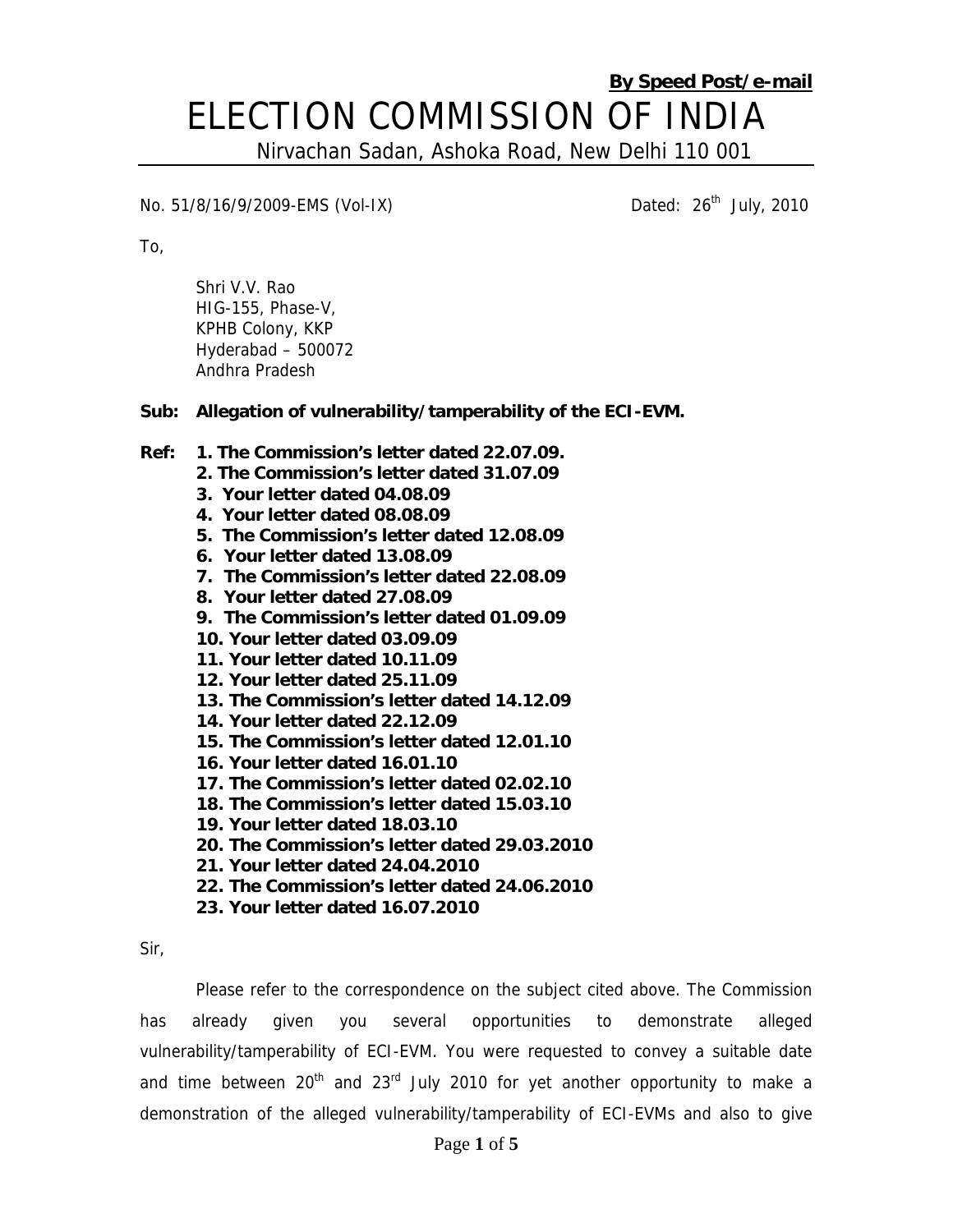any suggestion for further improvements. Instead of suggesting a suitable date and time for the meeting you have again raised the same oft-repeated procedural questions in your letter.

2. It may once again be pointed out that EVMs cannot be seen in isolation. Security of any voting system depends as much on administrative safeguards as on technical safeguards. Administrative safeguards which the Commission has put in place have been explained to you several times, and are once again enclosed with this letter for ready reference. It is obvious that even during the alleged tamperability demonstration these administrative safeguards must be in place for the demonstration to be of any value. The conditions which have been communicated to you vide Commission's letters dated  $12<sup>th</sup>$  January,  $2<sup>nd</sup>$  February and  $29<sup>th</sup>$  March, 2010 are only to ensure that the administrative safeguards which are in place during elections are also in place during the alleged tamperability demonstration.

3. You have mentioned in your letter that the Commission had permitted bringing of hacking or reverse engineering tools during the meeting on 17<sup>th</sup> August 2009. The fact of the matter is that you had requested the Commission on that day that you may be allowed to bring some tools with you which, the Commission had permitted, but you had never said on that day that the purpose of bringing these tools was to reverse engineer the EVMs. When it became apparent to the Commission at the meeting with you on  $3<sup>rd</sup>$  September 2009, that you wanted to reverse engineer and thereby create a fake EVM, the permission to bring the tools was withdrawn.

4. You have also referred to a letter of the Commission to Shri Omesh Saigal. It can be seen from a simple reading of that letter that the precondition for any breaking open of EVMs for reverse engineering was an undertaking that the knowledge acquired in the process will not be taken out from the premises of the Election Commission of India or passed on to anybody in order to avoid any misuse. Obviously the Commission cannot allow anybody to gain knowledge which can be used to make fake EVMs or to mislead the public. On the other hand, Mr. Hariprasad, who came with you for meeting the Commission on  $17<sup>th</sup>$  August and  $3<sup>rd</sup>$  September 2009, has apparently said in a programme shown on a Telugu TV channel that he has stolen an EVM and replaced its components, thereby creating a fake EVM. You were yourself seen sitting with Mr.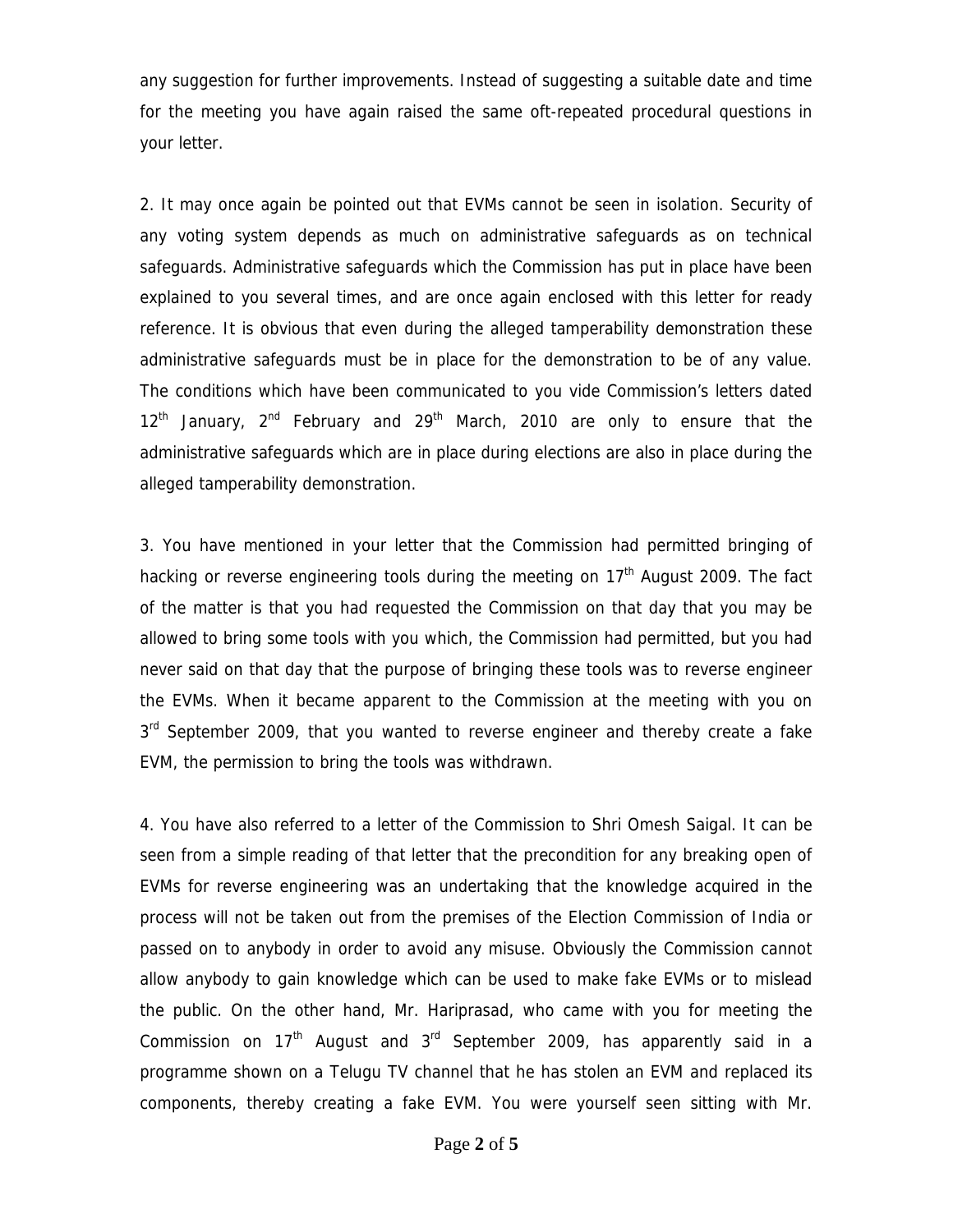Hariprasad on that TV show where he made this statement. Thus, Mr. Hariprasad, by his own admission, has used this stolen EVM for a misinformation campaign in the media to mislead the public about EVMs. It is, therefore, not possible for the Commission to give permission for breaking open or reverse engineer the EVMs. However, if you still have some procedural questions they can be discussed when you meet the Commission.

5. As far as meeting political parties on the issue of EVM reforms is concerned, it may be mentioned that the Commission meets political parties regularly and has had discussion with several political parties on this issue. The Commission has a completely open mind and is always open to suggestions for improvements.

6. You are once again invited for a meeting with the Commission, on  $10<sup>th</sup>$  August 2010, at 3 PM, for any suggestions for improvement, and for making a demonstration of alleged tamperability of EVMs, if you so wish, under conditions communicated to you vide Commission's letter dated  $12<sup>th</sup>$  January,  $2<sup>nd</sup>$  February and  $29<sup>th</sup>$  March, 2010.

Yours faithfully,

**(K.N. BHAR) SECRETARY** 

Encl: Administrative safeguards.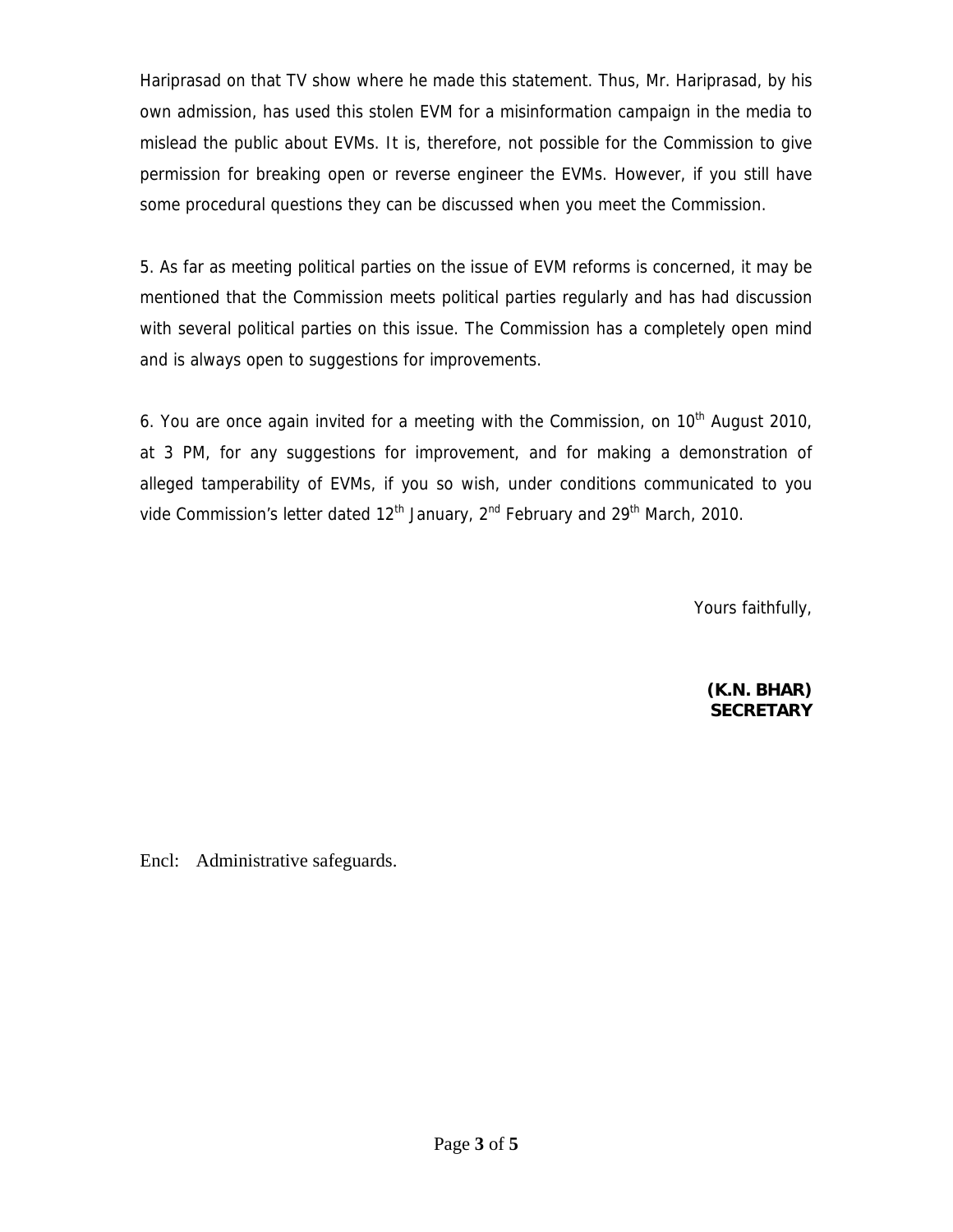## **Administrative Safeguard**

- $\triangleright$  The Commission has put in place elaborate administrative measures and procedural checks-and-balances aimed at prevention of any possible misuse or procedural lapses.
- $\triangleright$  Before elections, First Level Checking is made of each EVM by the manufacturing firms of EVM i.e. M/s Bharat Electronics Limited, Bangalore and M/s Electronics Corporation of India Limited, Hyderabad, to find out any defects and the defects, if any, are then removed or the EVMs which are not easily repaired are kept separately and not used.
- $\triangleright$  A database of the Control Units and Ballot Units verified and certified by the manufacturing engineers is prepared separately and kept in readiness for randomization.
- ¾ The District Election Officers fix up a schedule for randomization of CUs/BUs for distribution to Assembly Constituencies in the presence of the representatives of recognized political parties. The randomization is done in such a way that the CUs/BUs are randomly selected by grouping them to match the poll day requirement including reserve required for each constituency.
- ¾ After First Level Checking of EVMs and first randomization of EVMs, EVMs are stored in a Strong Room.
- $\triangleright$  On the day fixed for preparing the CUs/BUs for use in the election, the Returning Officers ensure that the preparation of CUs/BUs is done invariably in the presence of the candidates or their agents or authorized representatives and in the presence of the Commission's Observer.
- $\triangleright$  Multilevel thread sealing of various compartments/sections as shown under:
	- i. Sealing of EVMs by Returning Officer during preparation of EVMs in the presence of the candidates/their authorized agents:
		- 1. Thread seal for the "Candidate Set" and Power Pack (Battery) Section of Control Unit after setting of number of contesting candidates and installation of battery.
		- 2. Thread seal for Ballot paper screen of Balloting Unit after fixing of ballot paper.
		- 3. Thereafter, two thread seals for Ballot paper cover of Balloting Unit.